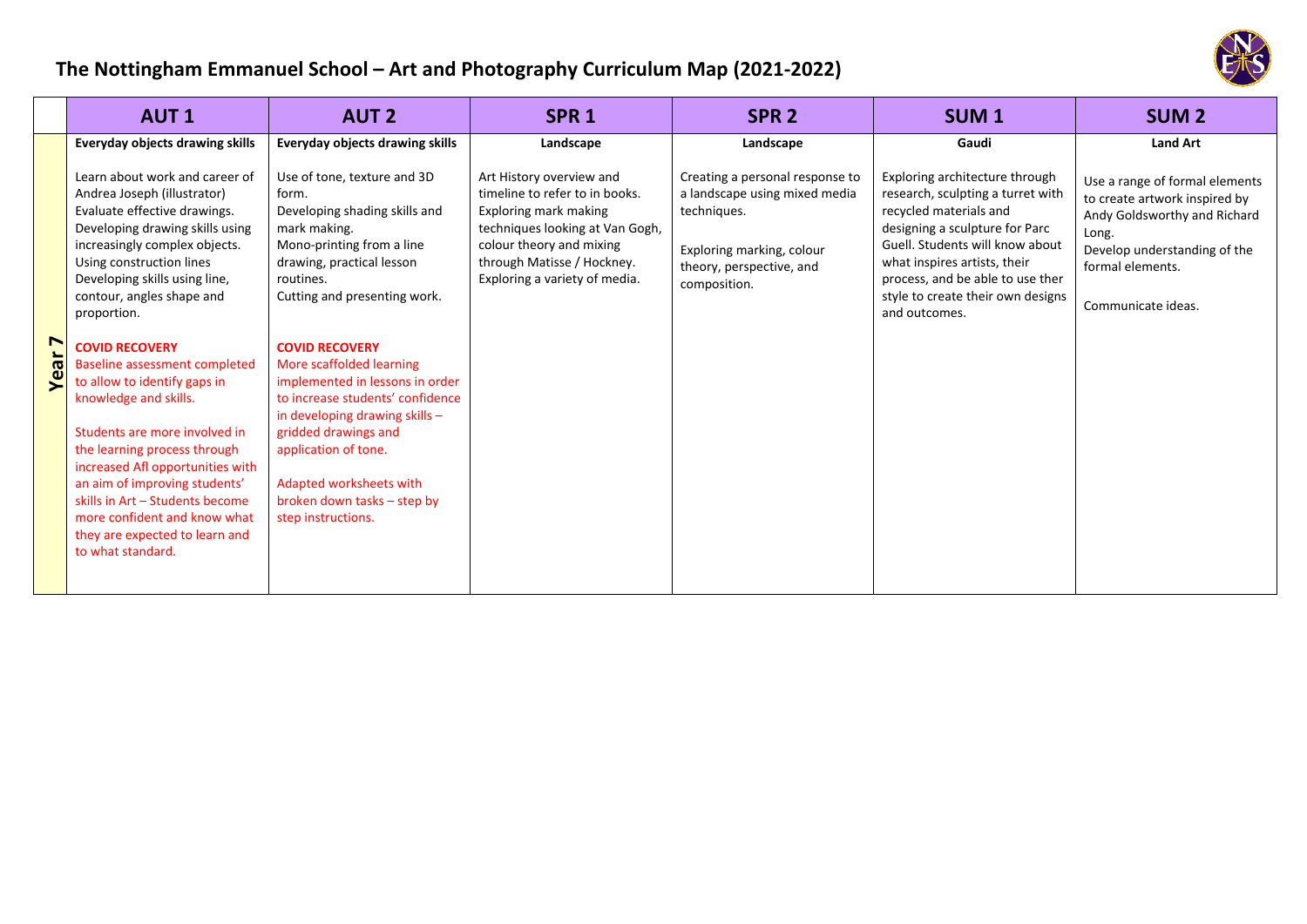|               | Portraiture                                                                                                                                                                                                                                                                                                                                                                                                                                                                                                                                                                                                                                                                                                                                                           | Portraiture                                                                                                                                                                                                                                                                                                                                                                                                                                                                                                                                                                                                                                                                                 | Coral 2D and 3D skills                                                                                                                          | Coral 2D and 3D skills                                                     | Cultural pattern project                                                                                                                                                              | <b>Expressing ideas BLM</b>                                                                                                                                                           |
|---------------|-----------------------------------------------------------------------------------------------------------------------------------------------------------------------------------------------------------------------------------------------------------------------------------------------------------------------------------------------------------------------------------------------------------------------------------------------------------------------------------------------------------------------------------------------------------------------------------------------------------------------------------------------------------------------------------------------------------------------------------------------------------------------|---------------------------------------------------------------------------------------------------------------------------------------------------------------------------------------------------------------------------------------------------------------------------------------------------------------------------------------------------------------------------------------------------------------------------------------------------------------------------------------------------------------------------------------------------------------------------------------------------------------------------------------------------------------------------------------------|-------------------------------------------------------------------------------------------------------------------------------------------------|----------------------------------------------------------------------------|---------------------------------------------------------------------------------------------------------------------------------------------------------------------------------------|---------------------------------------------------------------------------------------------------------------------------------------------------------------------------------------|
| <b>Year 8</b> | Exploring the work of T.S Abe to<br>learn the proportion of the face.<br>Developing drawing skills to<br>draw a celebrity portrait in the<br>style of the artist.<br>Learning to use the gridding<br>method of drawing.<br><b>COVID RECOVERY</b><br><b>Baseline assessment completed</b><br>to allow to identify gaps in<br>knowledge and skills.<br>Students are more involved in<br>the learning process through<br>increased Afl opportunities with<br>an aim of improving students'<br>performance in Art - Students<br>become more confident and<br>know what they are expected to<br>learn and to what standard.<br>Strong focus on consolidation of<br>skills learnt in Y7 throughout<br>this unit of work to increase<br>students' proficiency in<br>drawing. | Exploring the work of Hattie<br>Stewart. Developing a piece of<br>artwork combining the pencil<br>portrait alongside collage and<br>doodling in order to create an<br>imaginative outcome that<br>shows a personal response to<br>the artists studied in the<br>project.<br><b>COVID RECOVERY</b><br>More scaffolded learning<br>implemented in lessons in order<br>to increase students' confidence<br>in developing their drawing<br>skills.<br>Adapted worksheets with<br>broken down tasks - step by<br>step instructions.<br>Strong focus on consolidation of<br>skills learnt in both Y7 and Aut1<br>throughout this unit of work to<br>increase students' proficiency in<br>drawing. | Looking at composition, pattern<br>and colour through the work of<br>Yellena James and Michelle<br>Morin. Linking to surface<br>pattern design. | Creating a clay sculpture<br>inspired by Diane Lublinski<br>Heather Knight | Printing with repeat patterns<br>Symbolism in art-Adrinka<br>patterns, use of colour,<br>patterns from different<br>cultures. Looking at pattern<br>arrangements and motif<br>design. | Looking at<br>contemporary black<br>artists .including those<br>that draw upon<br>diverse pattern.<br><b>Exploring Kehinde</b><br>Wiley.<br>Making a personal<br>response to a theme. |
|               |                                                                                                                                                                                                                                                                                                                                                                                                                                                                                                                                                                                                                                                                                                                                                                       |                                                                                                                                                                                                                                                                                                                                                                                                                                                                                                                                                                                                                                                                                             |                                                                                                                                                 |                                                                            |                                                                                                                                                                                       |                                                                                                                                                                                       |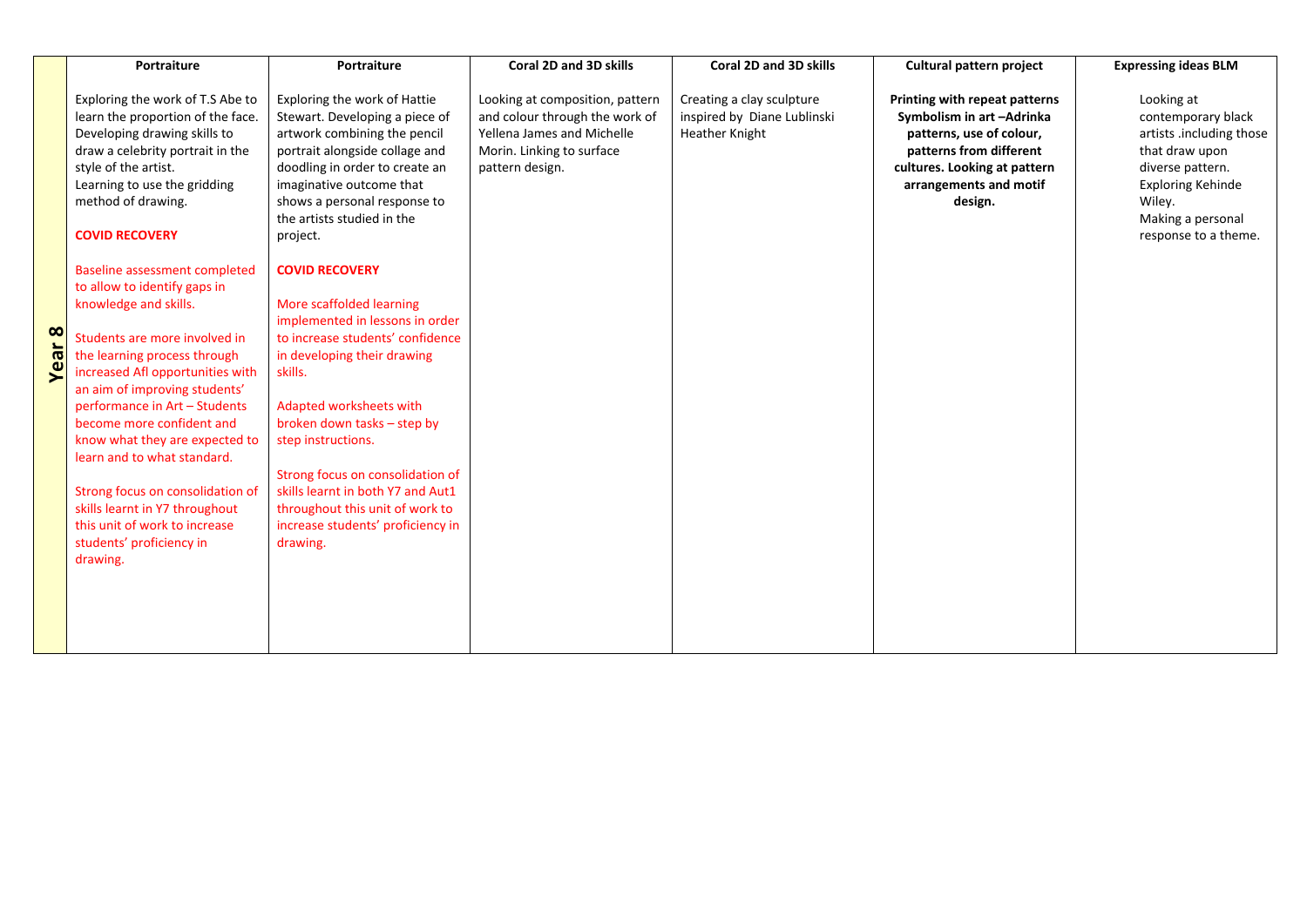|      | Arts award drawing skills         | Arts award artists and skill         | Continuing to develop skills  | Developing skills in new media  | <b>Planning outcome</b>          | <b>Creating outcome</b>          |
|------|-----------------------------------|--------------------------------------|-------------------------------|---------------------------------|----------------------------------|----------------------------------|
|      |                                   | building                             | inspired by artists, creating |                                 |                                  |                                  |
|      | Part A- Arts award. Developing    |                                      | transcriptions and own work.  | Students explore a variety of   | Starting a project and mind map  | Creating a personal response in  |
|      | observational drawing in a        | Part B- Virtual Arts visit for Arts  | Looking at Joel Penkman and   | media to respond to the theme   | a theme.                         | the style of selected artists.   |
|      | variety of media. Improving       | award.                               | Georgina Luck, combining pen  | of food. Analyse the work of    | Gather visual research, mood     | Reflect critically on work as it |
|      | accuracy of observation, line,    | Part C- Research own artist          | drawing and expressive        | Sarah Graham, developing skills | boards and own photographs.      | progresses.                      |
|      | tone, shape, proportion, texture  | (homework task)                      | elements.                     | in the application of colour    | Select 2 artists to inspire a    | Selecting appropriate media,     |
|      | form and composition. Looking     |                                      | Gathering and presenting      | Completing arts award and       | creative response (introducing   | techniques and processes.        |
|      | at the work of Cath Riley and     | Part D- Share an Arts skill.         | evidence for arts award       | moderation.                     | more artists to inspire personal |                                  |
|      | the theme of food.                |                                      | portfolio                     |                                 | responses.                       |                                  |
|      |                                   | Skill development lined to food-     |                               | Continuing to develop skills    | Designing personal responses to  |                                  |
|      |                                   | own response to Cath Riley.          |                               | inspired by artists, creating   | a personal theme.                |                                  |
|      |                                   |                                      |                               | transcriptions and own work.    | Exploring media.                 |                                  |
| თ    |                                   | Reflection for part A.               |                               | Looking at Joel Penkman and     |                                  |                                  |
| Year |                                   |                                      |                               | Georgina Luck, combining pen    |                                  |                                  |
|      | <b>COVID RECOVERY</b>             | <b>COVID RECOVERY</b>                |                               | drawing and expressive          |                                  |                                  |
|      |                                   | Students are more involved in        |                               | elements.                       |                                  |                                  |
|      | Strong focus on consolidation of  | the learning process through         |                               |                                 |                                  |                                  |
|      | skills learnt in previous years   | increased Afl opportunities with     |                               |                                 |                                  |                                  |
|      | throughout this unit of work to   | an aim of improving students'        |                               |                                 |                                  |                                  |
|      | increase students' proficiency in | performance in Art - Students        |                               |                                 |                                  |                                  |
|      | drawing - gridded drawing, use    | become more confident and            |                               |                                 |                                  |                                  |
|      | of construction lines and tone    | know what they are expected to       |                               |                                 |                                  |                                  |
|      | application.                      | learn and to what standard.          |                               |                                 |                                  |                                  |
|      |                                   |                                      |                               |                                 |                                  |                                  |
|      |                                   | <b>Embedded skills from Autumn 1</b> |                               |                                 |                                  |                                  |
|      |                                   | help students to consolidate         |                               |                                 |                                  |                                  |
|      |                                   | their learning.                      |                               |                                 |                                  |                                  |
|      |                                   |                                      |                               |                                 |                                  |                                  |
|      |                                   |                                      |                               |                                 |                                  |                                  |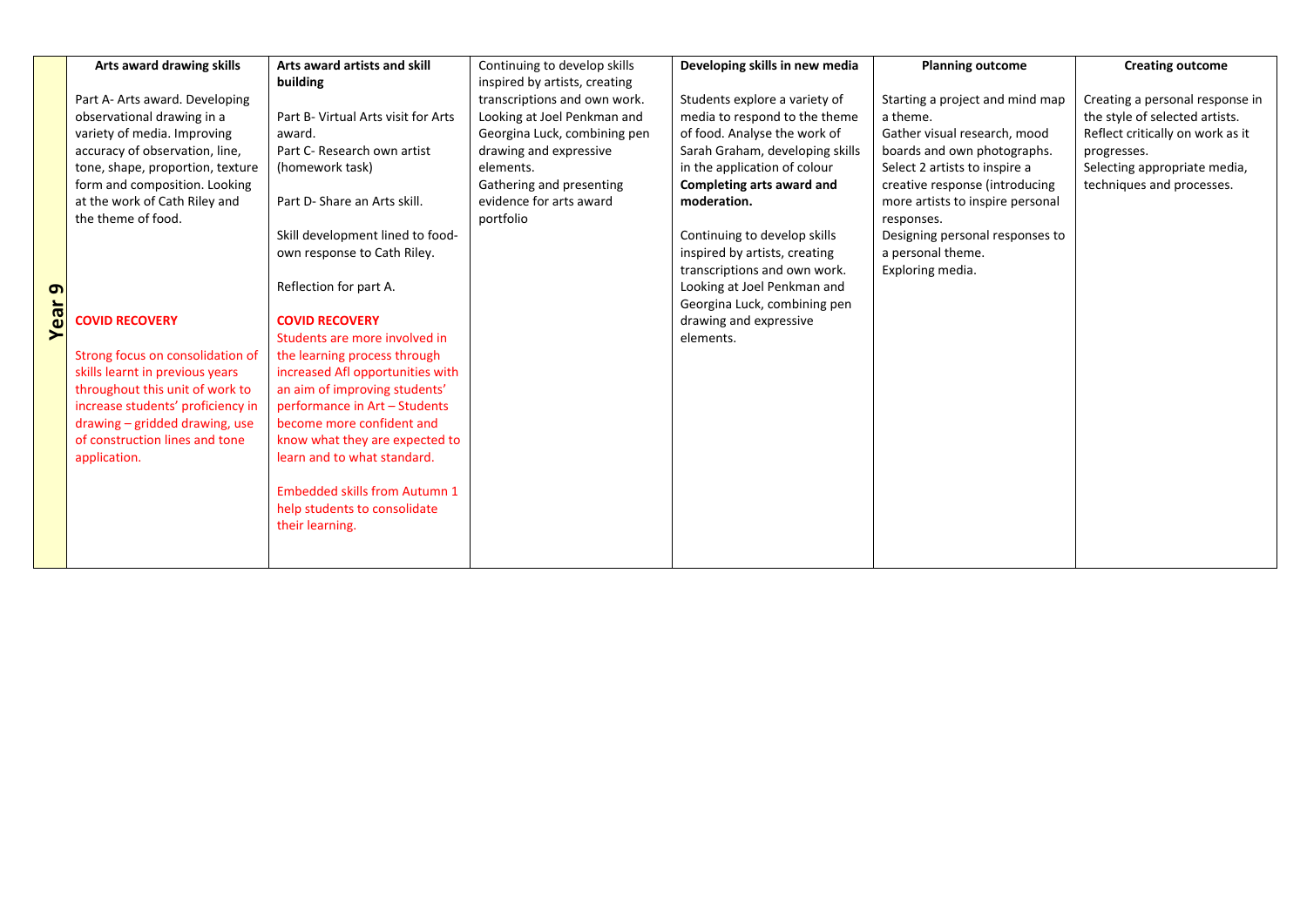|          | Fragments- ideas and drawing     | <b>Fragments- EXLORING WORK</b>  | <b>Fragments- DEVELOPING IDEAS</b> | Fragments-Developing ideas       | Fragments-                 | Fragments.                      |
|----------|----------------------------------|----------------------------------|------------------------------------|----------------------------------|----------------------------|---------------------------------|
|          |                                  | OF OTHERS                        |                                    |                                  |                            |                                 |
|          | Starting to develop theme.       |                                  | Taking photographs to explore      | Design idea 2- presenting a mini | Development review.        | Creating final outcome for mock |
|          | PEOPLE, PLACES, NATURE or        | Artist 1 research,               | theme. Linked to work so far.      | outcome.                         | Planning for final outcome | exam in response to brief.      |
|          | OBJECTS.                         | Artist 1 transcription.          | Design idea 1- presenting a mini   | Dirt lessons- refine and improve | Gathering more sources,    |                                 |
|          | Mood board, mind map.            | <b>Artist 2 research</b>         | outcome.                           | work.                            | Media experiments.         |                                 |
|          | Observational drawing using      | Artist 2 transcription.          |                                    |                                  |                            |                                 |
|          | gridding from a photograph.      |                                  |                                    |                                  |                            |                                 |
|          | Exploring the range of formal    | A01- Developing ideas through    |                                    |                                  |                            |                                 |
|          | elements to create an effective  | looking at the work of others    |                                    |                                  |                            |                                 |
|          | drawing using pencil.            | and A02 experimenting,           |                                    |                                  |                            |                                 |
|          | <b>Expressive drawing AO1-</b>   |                                  |                                    |                                  |                            |                                 |
|          | developing ideas. A03-           |                                  |                                    |                                  |                            |                                 |
|          | recording.                       |                                  |                                    |                                  |                            |                                 |
|          |                                  |                                  |                                    |                                  |                            |                                 |
|          | <b>COVID RECOVERY</b>            | <b>COVID RECOVERY</b>            |                                    |                                  |                            |                                 |
| ಹ        | Strong focus on consolidation of |                                  |                                    |                                  |                            |                                 |
| $\omega$ | skills learnt in Y9 throughout   | Drop in sessions at lunch time   |                                    |                                  |                            |                                 |
|          | this unit of work to increase    | and after school put in place to |                                    |                                  |                            |                                 |
|          | students' proficiency in         | support students outside         |                                    |                                  |                            |                                 |
|          | drawing.                         | lessons.                         |                                    |                                  |                            |                                 |
|          |                                  |                                  |                                    |                                  |                            |                                 |
|          | SOW adapted to ensure            | Students are more involved in    |                                    |                                  |                            |                                 |
|          | students are supported in        | the learning process through     |                                    |                                  |                            |                                 |
|          | developing their projects.       | increased Afl opportunities with |                                    |                                  |                            |                                 |
|          | <b>Instructional scaffolding</b> | an aim of improving students'    |                                    |                                  |                            |                                 |
|          | implemented at this stage to     | performance in Art - Students    |                                    |                                  |                            |                                 |
|          | increase students' confidence.   | become more confident and        |                                    |                                  |                            |                                 |
|          |                                  | know what they are expected to   |                                    |                                  |                            |                                 |
|          | Introductory project used to     | learn and to what standard.      |                                    |                                  |                            |                                 |
|          | identify any gaps in students'   |                                  |                                    |                                  |                            |                                 |
|          | knowledge and skills.            |                                  |                                    |                                  |                            |                                 |
|          |                                  |                                  |                                    |                                  |                            |                                 |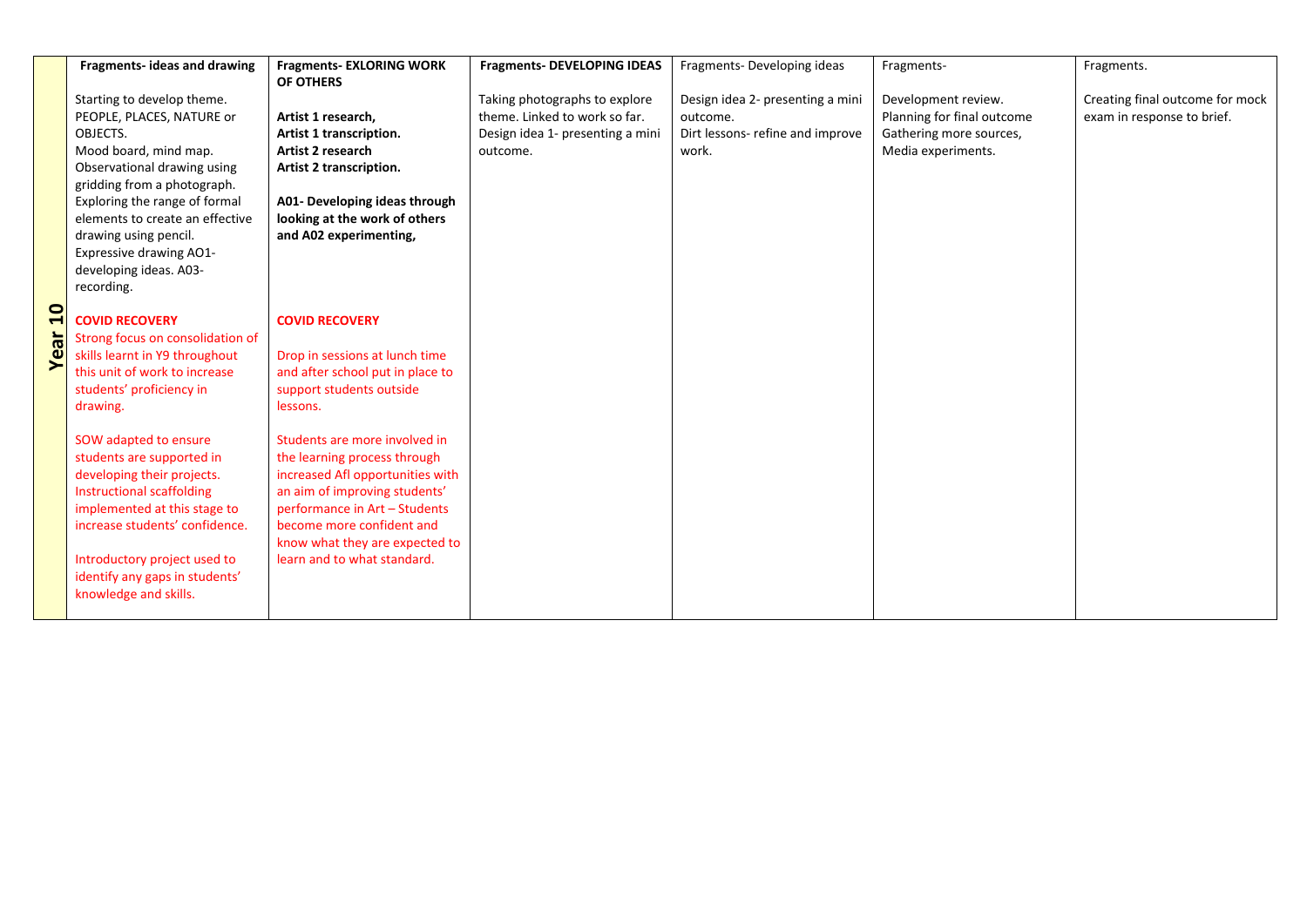|           | <b>UNIT 1- Developing theme</b>   | <b>UNIT 1- Present a personal</b> | UNIT 1 - Refinement and  | UNIT 1 - Refinement and   | Digital Portfolio to be created |  |
|-----------|-----------------------------------|-----------------------------------|--------------------------|---------------------------|---------------------------------|--|
|           | further                           | response                          | development of portfolio | development of portfolio  | and submitted for moderation    |  |
|           | Using the artists studied to      | Final design ideas.               |                          |                           |                                 |  |
|           | develop design ideas, working     | Responding to feedback            | Responding to teacher's  | Responding to teacher's   |                                 |  |
|           | from own photos to produce a      | Refinement of work.               | feedback to improve work | feedback to improve work  |                                 |  |
|           | personal response linked to a     | Using evaluation to improve.      |                          |                           |                                 |  |
|           | personal theme.                   | Workshop drawing activities.      |                          | AO1- develop ideas        | AO1- develop ideas              |  |
|           | Keeping a record of planning      | <b>MOCK EXAM- outcome create</b>  |                          | AO2- Experiment with      | AO2- Experiment with            |  |
|           | and development of ideas in       | in 5 hours to show resolution of  |                          | techniques and processes. | techniques and processes.       |  |
|           | sketchbook.                       | theme.                            |                          | AO3- Record ideas         | AO3- Record ideas               |  |
| −<br>1    |                                   |                                   |                          | AO4- present a personal   | AO4- present a personal         |  |
|           | Development review                |                                   |                          | meaningful response.      | meaningful response.            |  |
| <b>de</b> | Design idea 1.                    |                                   |                          |                           |                                 |  |
|           | Design idea 2.                    |                                   |                          |                           |                                 |  |
|           | Photographs for recording and     |                                   |                          |                           |                                 |  |
|           | to support design ideas.          | <b>COVID RECOVERY</b>             |                          |                           |                                 |  |
|           |                                   |                                   |                          |                           |                                 |  |
|           | <b>COVID RECOVERY</b>             | Refinement and development of     |                          |                           |                                 |  |
|           |                                   | Portfolio                         |                          |                           |                                 |  |
|           | Component 2 removed to allow      |                                   |                          |                           |                                 |  |
|           | for sufficient time for students' | Intervention at lunch time and    |                          |                           |                                 |  |
|           | portfolio work.                   | after school put in place to      |                          |                           |                                 |  |
|           |                                   | support students.                 |                          |                           |                                 |  |
|           |                                   |                                   |                          |                           |                                 |  |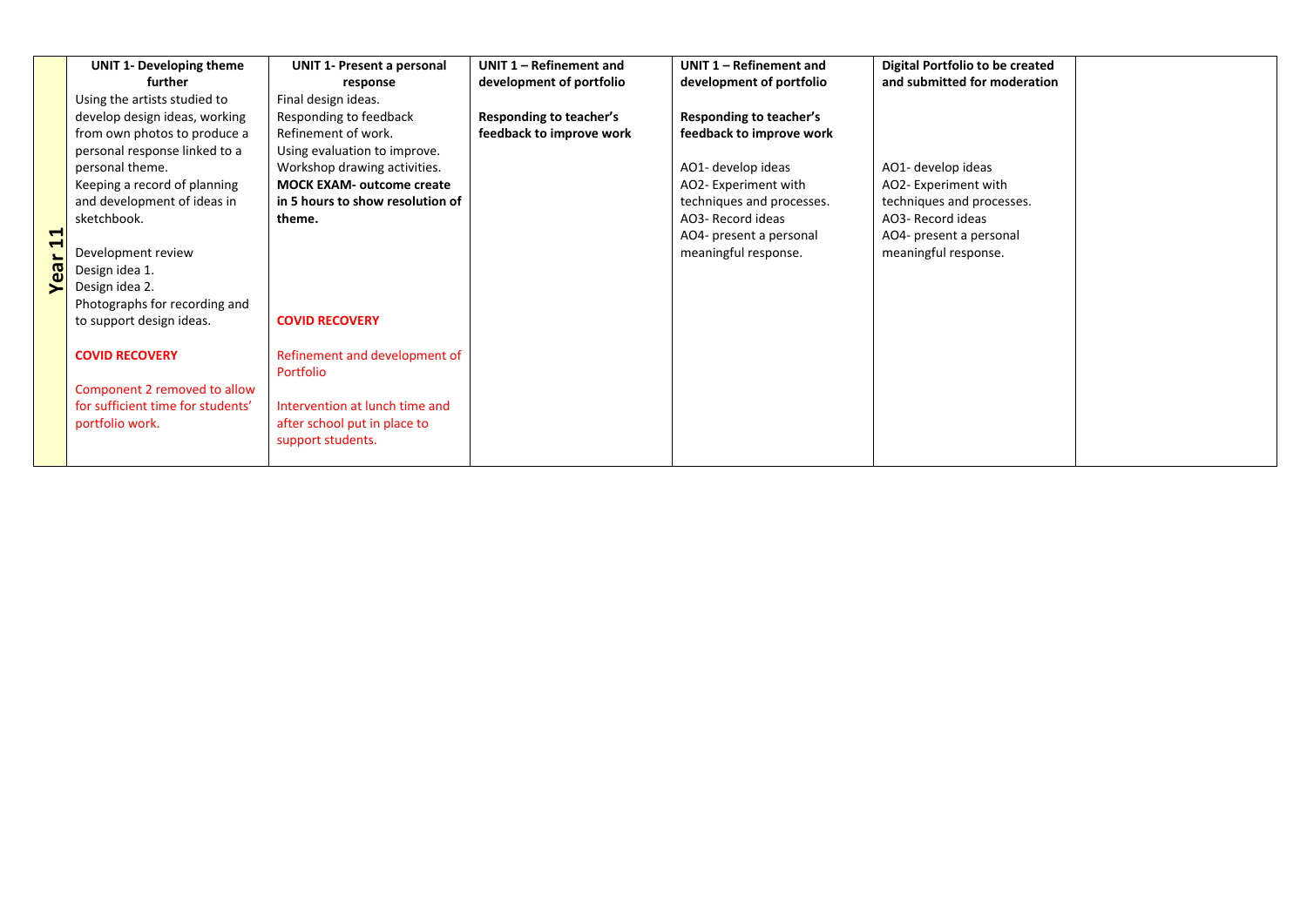|                                                                   | Skill and knowledge building                                                                                                                                                                                                                                                                                                                         | Photo Homage mini project                                                                                                                                                                                                                                                            | Weird and wonderful mini                                                                                                                                                                                                                                                                                                                                                                                                                                                                                                       | Personal investigation (A2 60%)                                                                                                                                                                                                                                                                                                                                                              | Personal investigation (A2 60%)                                                                                                                                                                                                                                                                                                                                                              | Personal investigation (A3 60%)                                                                                                                                                                                                                                                                                                                                                             |
|-------------------------------------------------------------------|------------------------------------------------------------------------------------------------------------------------------------------------------------------------------------------------------------------------------------------------------------------------------------------------------------------------------------------------------|--------------------------------------------------------------------------------------------------------------------------------------------------------------------------------------------------------------------------------------------------------------------------------------|--------------------------------------------------------------------------------------------------------------------------------------------------------------------------------------------------------------------------------------------------------------------------------------------------------------------------------------------------------------------------------------------------------------------------------------------------------------------------------------------------------------------------------|----------------------------------------------------------------------------------------------------------------------------------------------------------------------------------------------------------------------------------------------------------------------------------------------------------------------------------------------------------------------------------------------|----------------------------------------------------------------------------------------------------------------------------------------------------------------------------------------------------------------------------------------------------------------------------------------------------------------------------------------------------------------------------------------------|---------------------------------------------------------------------------------------------------------------------------------------------------------------------------------------------------------------------------------------------------------------------------------------------------------------------------------------------------------------------------------------------|
| Nuq<br><b>Iela</b><br>oto<br>£<br>$\overline{\mathbf{N}}$<br>Year | Developing understanding of<br>practical photography skills.<br>Aperture, Shutter speed, DOF,<br>ISO, Exposure, Focus,<br>composition, visual elements.<br>Developing contextual<br>understanding across a wide<br>range of genres: Fine Art,<br>surveillance, landscape, urban,<br>fashion, family narrative, still<br>life, portrait, documentary. | Completing a mini unit of work<br>on the theme 'photo homage'<br>Practical application of skills and<br>knowledge from AUT1.<br>Development of photoshop<br>knowledge, techniques and<br>processes to communicate ideas<br>in response to a photographer<br>of the students' choice. | project<br>Responding to a theme to<br>develop a body of practical<br>work that covers all 4 of the<br>assessment outcomes below.<br>Completing a mini unit of work<br>on the theme 'weird and<br>wonderful'.<br>Practical application of skills and<br>knowledge from AUT1.<br>Development of Photoshop<br>knowledge, techniques and<br>processes to communicate<br>ideas.<br>AO1- develop ideas<br>AO2- Experiment with<br>techniques and processes.<br>AO3- Record ideas<br>AO4- present a personal<br>meaningful response. | Students choose their own<br>theme based on personal<br>interests. Research into relevant<br>contextual information to write<br>an extended essay.<br>Students also create a body of<br>practical work linked to their<br>personal theme.<br>AO1- develop ideas<br>AO2- Experiment with<br>techniques and processes.<br>AO3- Record ideas<br>AO4- present a personal<br>meaningful response. | Students choose their own<br>theme based on personal<br>interests. Research into relevant<br>contextual information to write<br>an extended essay.<br>Students also create a body of<br>practical work linked to their<br>personal theme.<br>AO1- develop ideas<br>AO2- Experiment with<br>techniques and processes.<br>AO3- Record ideas<br>AO4- present a personal<br>meaningful response. | Students choose their own<br>theme based on personal<br>interests. Research into relevant<br>contextual information to write<br>an extended essay. Students<br>also create a body of practical<br>work linked to their personal<br>theme.<br>AO1- develop ideas<br>AO2- Experiment with<br>techniques and processes.<br>AO3- Record ideas<br>AO4- present a personal<br>meaningful response |

|                                                                 | <b>AUT1</b>                                                                                                                                                                                                                                                                                                                                                                          | <b>AUT 2</b>                                                                                                                                                                                                                                                                                                            | SPR <sub>1</sub>                                                                                                                                                                                                                                                                                                                                                                  | SPR <sub>2</sub>                                                                                                                                                                                                                                                                                                                                                                                                                                 | SUM <sub>1</sub>                                                                                                                                | <b>SUM 2</b>                                                                                                                                    |
|-----------------------------------------------------------------|--------------------------------------------------------------------------------------------------------------------------------------------------------------------------------------------------------------------------------------------------------------------------------------------------------------------------------------------------------------------------------------|-------------------------------------------------------------------------------------------------------------------------------------------------------------------------------------------------------------------------------------------------------------------------------------------------------------------------|-----------------------------------------------------------------------------------------------------------------------------------------------------------------------------------------------------------------------------------------------------------------------------------------------------------------------------------------------------------------------------------|--------------------------------------------------------------------------------------------------------------------------------------------------------------------------------------------------------------------------------------------------------------------------------------------------------------------------------------------------------------------------------------------------------------------------------------------------|-------------------------------------------------------------------------------------------------------------------------------------------------|-------------------------------------------------------------------------------------------------------------------------------------------------|
|                                                                 | Developing skills                                                                                                                                                                                                                                                                                                                                                                    | Mini project- digital takeover                                                                                                                                                                                                                                                                                          | Portrait painting unit                                                                                                                                                                                                                                                                                                                                                            | Personal investigation.                                                                                                                                                                                                                                                                                                                                                                                                                          | Personal investigation.                                                                                                                         | <b>Personal investigation</b>                                                                                                                   |
| ゼ<br>₫<br>$\mathbf{\mathsf{N}}$<br>$\blacktriangleleft$<br>Year | The main focus is on recording<br>through a range of drawing<br>activities.<br>Using a range of media,<br>techniques and processes<br>creatively from direct<br>observation in a variety of<br>scales.<br>Key focus on the effective<br>application of the formal<br>elements and experimentation.<br>Art history content once a<br>week A01 and prep for<br>personal investigation. | Students undertake a mini<br>project covering all of the<br>assessment objectives.<br>AO1- develop ideas<br>AO2- Experiment with<br>techniques and processes.<br>AO3- Record ideas<br>AO4- present a personal<br>meaningful response.<br>Art history content once a<br>week A01 and prep for<br>personal investigation. | Workshops exploring painting<br>skills, building on the digital<br>takeover project to create a<br>personal meaningful response<br>in paint.<br>AO1- develop ideas<br>AO2- Experiment with<br>techniques and processes.<br>AO3- Record ideas<br>AO4- present a personal<br>meaningful response.<br>Art history content once a<br>week A01 and prep for<br>personal investigation. | Students choose their own<br>theme based on personal<br>interests. Research into relevant<br>contextual information to write<br>an extended essay.<br>Students also create a body of<br>practical work linked to their<br>personal theme. Include portrait<br>workshops and acrylic painting.<br>AO1- develop ideas<br>AO2- Experiment with<br>techniques and processes.<br>AO3- Record ideas<br>AO4- present a personal<br>meaningful response. | AO1- develop ideas<br>AO2- Experiment with<br>techniques and processes.<br>AO3- Record ideas<br>AO4- present a personal<br>meaningful response. | AO1- develop ideas<br>AO2- Experiment with<br>techniques and processes.<br>AO3- Record ideas<br>AO4- present a personal<br>meaningful response. |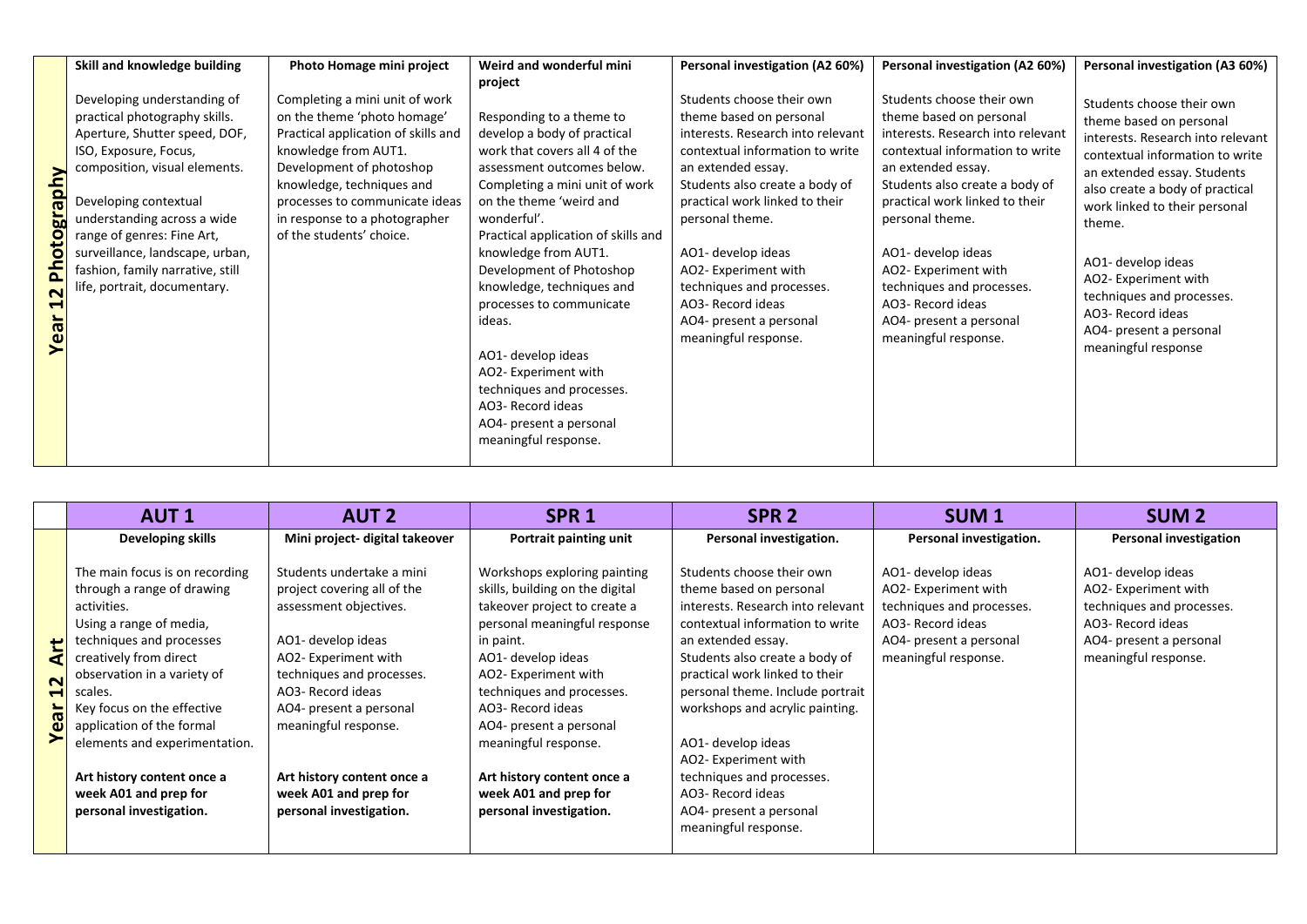|                      | <b>Personal investigation (A2</b><br>100%)                                                                                                                                                                                                | <b>Personal investigation (A2</b><br>100%)                                                                                                                                                                                                | UNIT 1 - Refinement and<br>development of portfolio                                                                                                                                                           | UNIT 1 - Refinement and<br>development of portfolio                                                                                                                                                    | UNIT 1 - Refinement and<br>development of portfolio                                                                                                                                                    |
|----------------------|-------------------------------------------------------------------------------------------------------------------------------------------------------------------------------------------------------------------------------------------|-------------------------------------------------------------------------------------------------------------------------------------------------------------------------------------------------------------------------------------------|---------------------------------------------------------------------------------------------------------------------------------------------------------------------------------------------------------------|--------------------------------------------------------------------------------------------------------------------------------------------------------------------------------------------------------|--------------------------------------------------------------------------------------------------------------------------------------------------------------------------------------------------------|
|                      | Students choose their own<br>theme based on personal<br>interests. Research into relevant<br>contextual information to write<br>an extended essay.<br>Students also create a body of<br>practical work linked to their<br>personal theme. | Students choose their own<br>theme based on personal<br>interests. Research into relevant<br>contextual information to write<br>an extended essay.<br>Students also create a body of<br>practical work linked to their<br>personal theme. | <b>Responding to teacher's</b><br>feedback to improve work<br>AO1- develop ideas<br>AO2- Experiment with<br>techniques and processes.<br>AO3- Record ideas<br>AO4- present a personal<br>meaningful response. | Responding to teacher's<br>feedback to improve work<br>AO1- develop ideas<br>AO2- Experiment with<br>techniques and processes.<br>AO3- Record ideas<br>AO4- present a personal<br>meaningful response. | Responding to teacher's<br>feedback to improve work<br>AO1- develop ideas<br>AO2- Experiment with<br>techniques and processes.<br>AO3- Record ideas<br>AO4- present a personal<br>meaningful response. |
| hotograp<br><u>ه</u> | AO1- develop ideas<br>AO2- Experiment with<br>techniques and processes.<br>AO3- Record ideas<br>AO4- present a personal<br>meaningful response.<br><b>COVID RECOVERY</b>                                                                  | AO1- develop ideas<br>AO2- Experiment with<br>techniques and processes.<br>AO3- Record ideas<br>AO4- present a personal<br>meaningful response.<br><b>COVID RECOVERY</b>                                                                  |                                                                                                                                                                                                               |                                                                                                                                                                                                        |                                                                                                                                                                                                        |
| m<br>1<br>Year       | Component 2 removed to allow<br>for sufficient time for students'<br>portfolio work.                                                                                                                                                      | Component 2 removed to allow<br>for sufficient time for students'<br>portfolio work.                                                                                                                                                      |                                                                                                                                                                                                               |                                                                                                                                                                                                        |                                                                                                                                                                                                        |
|                      | Action plans implemented and<br>reviewed weekly with an aim to<br>provide students with detailed,<br>meaningful feedback.                                                                                                                 | Action plans implemented and<br>reviewed weekly with an aim to<br>provide students with detailed<br>feedback.                                                                                                                             |                                                                                                                                                                                                               |                                                                                                                                                                                                        |                                                                                                                                                                                                        |
|                      | Feedback provided on MS<br>teams                                                                                                                                                                                                          | Feedback provided on MS<br>teams                                                                                                                                                                                                          |                                                                                                                                                                                                               |                                                                                                                                                                                                        |                                                                                                                                                                                                        |
|                      | Timetable for studio time<br>created for students'<br>independent work.                                                                                                                                                                   | Timetable for studio time<br>created for students'<br>independent work.                                                                                                                                                                   |                                                                                                                                                                                                               |                                                                                                                                                                                                        |                                                                                                                                                                                                        |